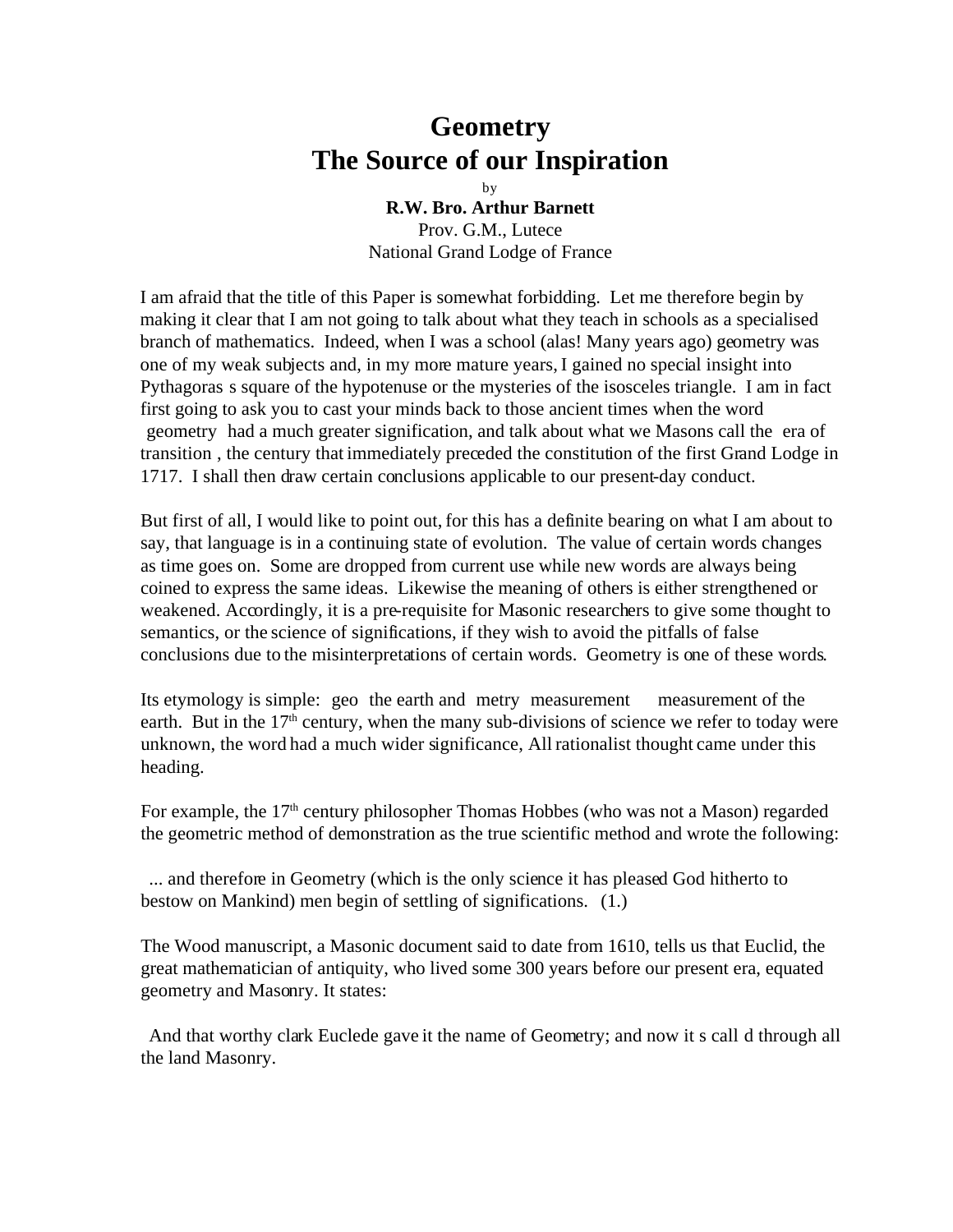And it goes on to give the following definition:

 Geometry, and that teacheth a man the mete and measure of the earth, and of all other things, which science is called Masonry.

The same document explains why Geometry is by far the most important of the seven liberal arts and sciences which, if I may presume to refresh your minds, are Grammar, Rhetoric, Arithmetic, Geometry, Music, Logic and Astronomy. I quote:

 Note, I pray you, that these seven are contained under Geometry, for it teacheth mete and measure Ponderation and weight, for everything in and upon the whole earth for you to know; that every craftsman works by measure. He buys or sells by weight or measure. Husbandmen, navigators, planters and all of them use Geometry; for neither Grammar nor Logic, nor any of the said sciences can subsist without Geometry, which is therefore most Worthy and Honorable.

Since Geometry was considered to be synonymous with Omniscience, it is easy to see why the Supreme Being subsequently became known in the second degree as The Grand Geometrician of the Universe.

Now the operative masons of those days of course made use of the working tools, but did not speculate on them, or give them symbolic value. The corporative system that had regulated the craft during the Middle Ages was in pronounced decline. The system was doomed essentially because the whole social structure of the country was undergoing a radical and irreversible change. No more cathedrals were being built and King Charles II dealt the final death-blow to the operative guilds in 1666 he decided to allow non-members of the gilds to play their part in the rebuilding of London after the Great Fire. Anderson himself tells us in the historical part of his Constitutions, issued in t 1723, that in the reign of James II (1685- 1688) the lodges dwindled into ignorance by not being duly frequented and cultivated . This was obviously an understatement, because the tendency was certainly not confined to the three years of the reign of James II. Indeed we learn from the Masonic historians Knoop & Jones (2.) That they dwindled to such an extent during the century that on ly 579 masonapprentices took their freedom in London during the 70 years from 1619-1689, an average of only eight per year. The plain fact is that it was not a very enviable fate to be an operative mason in those days. The great inflation of the  $16<sup>th</sup>$  century, followed by the chronic economic crises of the early part of the  $17<sup>th</sup>$ , had taken their toll. Many men drifted away from the profession, and those that remained were poor, hard-working, ignorant men, whose sole concern was earning a bare subsistence by some 14 hours of work a day. To quote a well-known social historian:

 In a period when England swarmed with paupers, they knew no living society based on any principle but that of rank; they could not conceive of one that could be based on anything else. The view of society as essentially hierarchic was almost universally held in the sixteenth century and was still powerful in the seventeenth. (3.)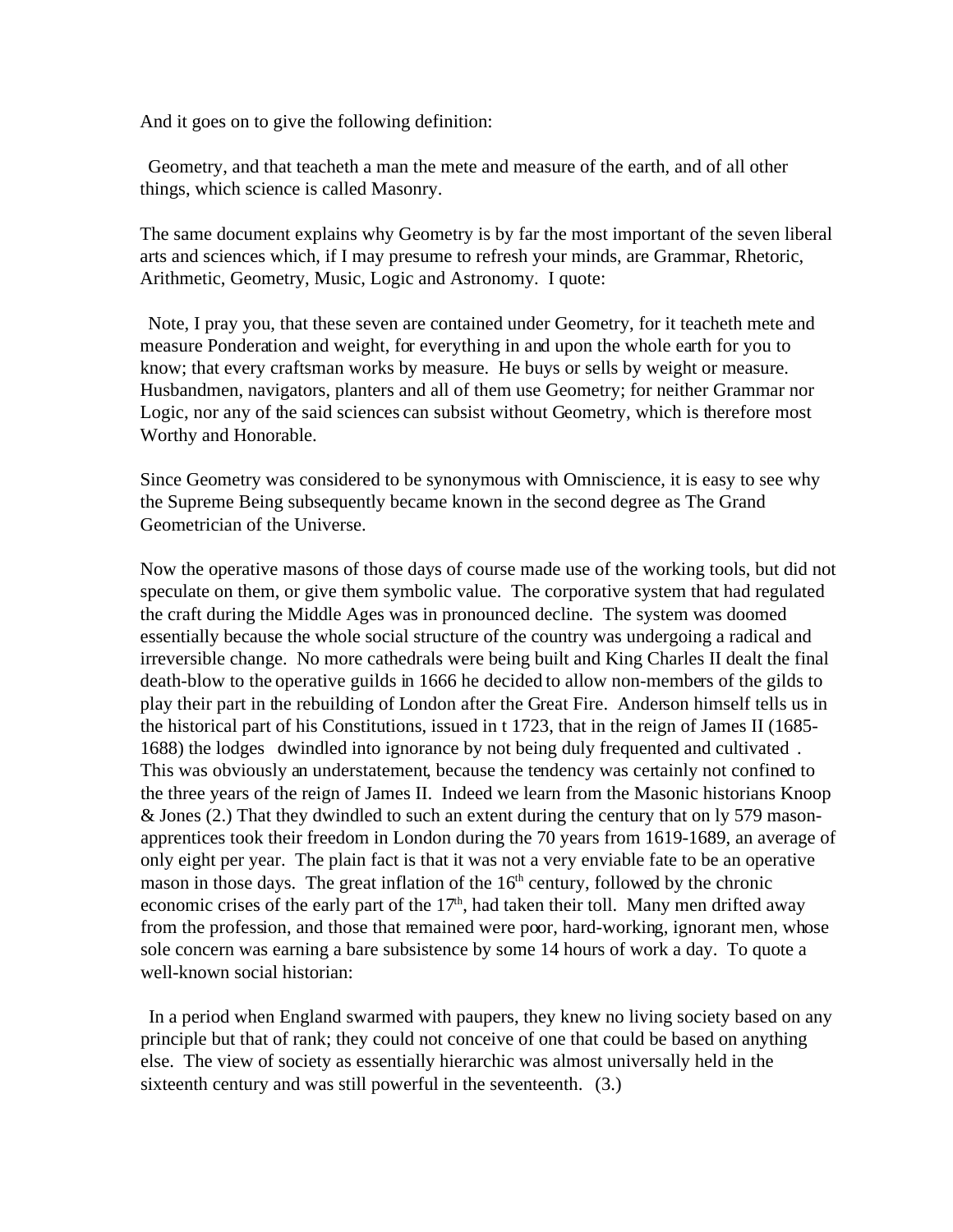The legend that has been spread by so many Masonic authors who do not appear to have studied the social context of the period, to the effect that gentlemen joined the operative lodges in increasing numbers until they finally took them over, can only be described as grotesque. There were very few professional architects in those early days, and such new ideas as came to light were mostly brought to England from foreign sources by wealthy young men who had made what was called the Grand Tour of Europe to complete their education. Some of them may conceivably have had mansions built on their return, and even have become honorary members of operative lodges. But this was patronage, and quite different from becoming a ,member on the same level, which socially speaking was impossible. Class distinctions were very clearly defined in those days, and strictly observed.

But some legends are very tenacious, and the fiction that our kind of Freemasonry was evolved from the corporative system that presided over the building trade for so many centuries is so romantic and so appealing to the rank and file of the Craft that it has been carefully fostered, although there is not a shadow of proof to substantiate it.

If we now turn to the gentlemen of the period, we find that the  $17<sup>th</sup>$  century proved to be one of the most fertile and progressive England has ever seen. It all stemmed from the teachings of Sir Francis Bacon (1561-01626), the father of Experimental Philosophy. He advocated the use of inductive as opposed to deductive reasoning, and knowledge based on actual experiments as opposed to the sterile scholasticism of the Middle Ages.

The new of Natural philosophy that derived from Bacon s teachings was based on geometry, which was equated with reason and experiment, and it was quite revolutionary. In the words of Christopher Hill:

 If Professor Butterfield is right to regard the emergence of a new scientific civilization in the late  $17<sup>th</sup>$  century as the greatest landmark since the rise of Christianity, then so far as England is concerned, Bacon is clearly the decisive figure and was recognised to be so in the  $17<sup>th</sup>$ century. (4.)

## And again:

 Many of the ideas . . . can be linked by the emphasis on experience, experiment rather than authority; on things rather than words, on the test of the senses and the heart as against intellectual exercises divorced from practice, on thinking as against the learning by rote which had been necessary before the invention of printing; on reason against precedent, but on experience against reasonings vain (5.)

The empirical school of thought is summed up as follows in the British Encyclopaedia:

 Dedication to reason, the belief in intellectual progress, the confidence in Nature as a source of inspiration and value, and the search for tolerance and freedom in political and social institutions. (6.)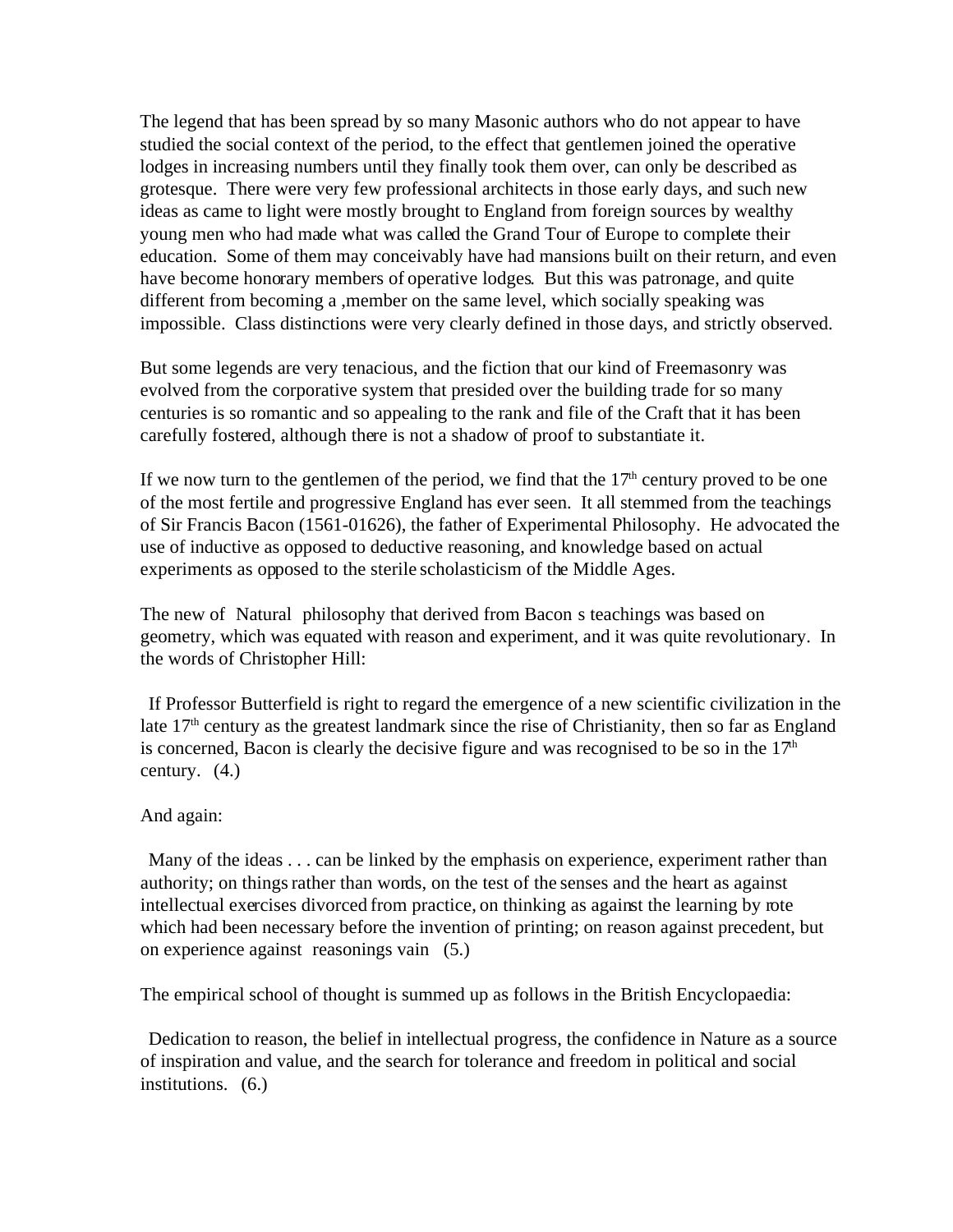The gentlemen who founded this school of thought under Cromwell in about 1645 it was known as the Invisible College and Cromwell s brother-in-law was one of the moving spirits

 finally found official recognition after the restoration of the Stuarts, when Charles II granted them a Royal Charter, and they formed a body call The Royal Society for the Improving of Natural Knowledge, now known (for it still exists) more simply as The Royal Society. It is perhaps significant that Sir Robert Moray, who is the first gentleman on record as having joined a Masonic lodge in 1641, and who was familiar of the King, was instrumental in obtaining a charter, which specifically states that the society was being formed for the purpose of promoting the knowledge of natural things and for making experiments in all matters philosophical, mathematical and mechanical . It is to be noted that mathematics were not taught at the universities in those days, although they made a modest debut at Cambridge University in 1663.

The Royal Society became the centre of progressive thought in England, and almost all the gentlemen of any note became members. It should be remembered in this connection that the England of those days was very sparsely populated. The entire population numbered four to five million souls (about a twelfth of what it is today), of which about 250,000 lived in London itself. The gentry represented less than 5% of the total, but it must also be said that the illiterate gentleman was no rarity, and the Royal Society was composed of the cream. Its membership was extremely eclectic, for although its avowed aim was to conduct scientific experiments, it actually took all knowledge as its province. It is thus that, among the 200 odd early members, we find men of letters like Dryden the poet laureate, prominent men like Waller, Evelyn and Aubrey alongside Samuel Pepys the diarist, Sir Christopher Wren, the great architect and astronomist, Sire William Petty, the inventor of statistics (then known as political arithmetic), Robert Boyle the chemist, etc.

The case of Sir Christopher Wren is extremely interesting, for it illustrates the cleavage between the world of thought and the operative masons of the time, who were quite incapable of any intellectual achievement, and in particular of inventing the broad, sound, and valid for all time, principles on which Speculative Freemasonry is founded. He began his professional life as an astronomer, becoming Professor of Astronomy at Gresham College in London at the early age of 25, then Savilian Professor of Astronomy at Oxford University, before turning to architecture when he was 30 years old. The reason why he decided to become an architect is suggested in the following quotation from the British Encyclopaedia:

 One of the reason why Wren turned to architecture may have been the almost complete absence of serious architectural endeavour in England at the time. The architect Inigo Jones had died in 1652, his career having virtually terminated ten years previously. There were perhaps half a dozen man in England with a reasonable grasp of architectural theory and none with the confidence to bring the art of building within the intellectual range of Royal Society thought that is to say, as an art capable of beneficial scientific inquiry. (7.)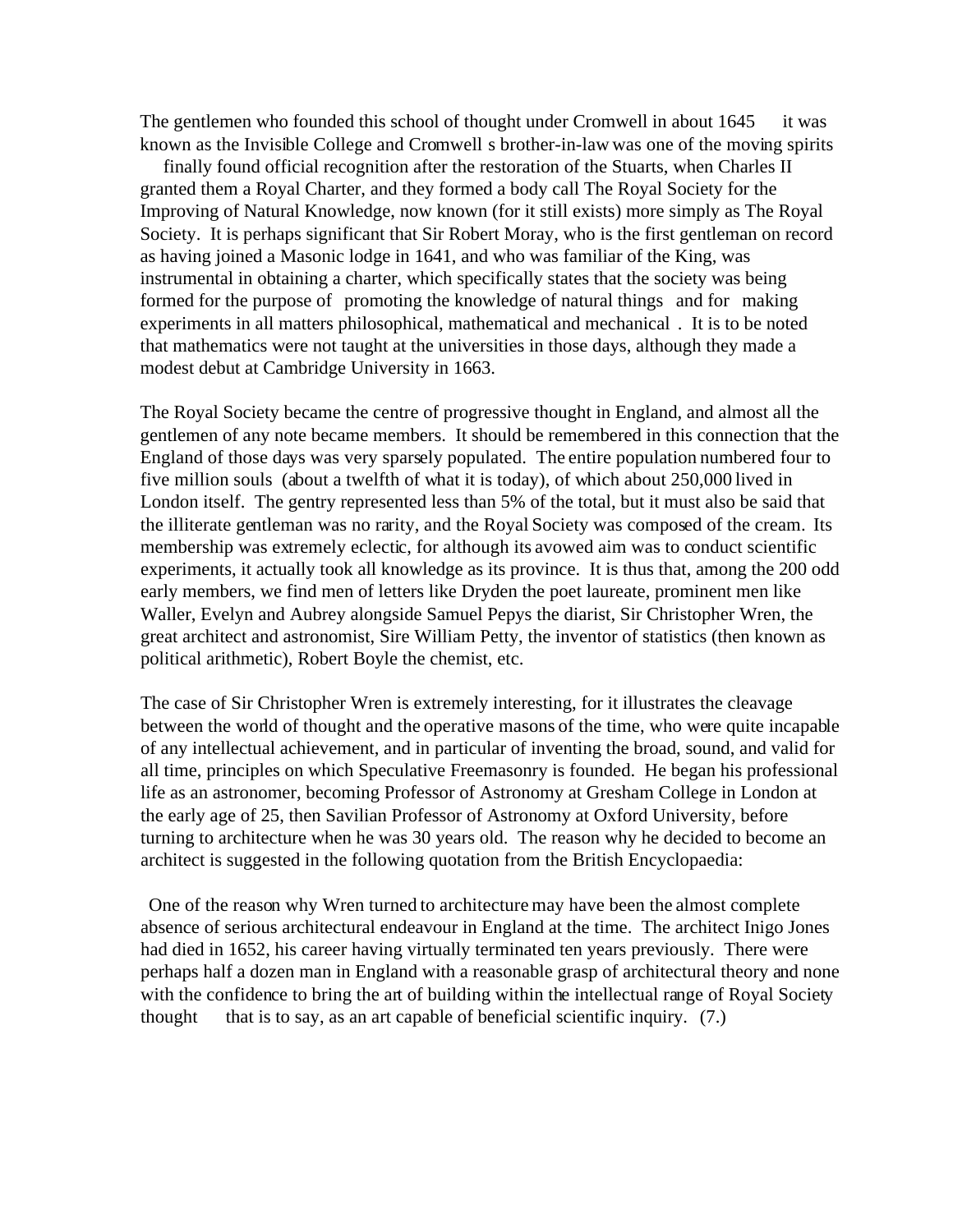We find confirmation of this cleavage between architectural theory and practice in the book written by Thomas (late Bishop) Sprat in 1667, entitled History of the Royal Society . I quote two extracts:

 The furniture and magnificence of houses is risen to a wonderful beauty within our memory: but few or none have thoroughly studied the wellordering of timber, the hardness of stone, the improvement of mortar, and the making of better bricks. The like may be shewn in all the rest, wherein the solid inventions are wont to be overwhelm d by gaudiness and superfluity, which vanity has been caus d by this, that the artists have chiefly been guided by the fancies of the rich or the yong, or by vain humorists, and not by the rules and judgements of men of knowledge. (8.)

## And again:

 They (the Royal Society) have studied the promoting of architecture in our island, and the beauty of our late buildings, and the reformation of his (the king s) own houses, so sufficiently manifest his skill and inclination to that Art; of which magnificence we had seen more effects than this, if he had not been call d off by this war, from houses of convenience to houses of strength. (9.)

And this is what Sprat had to say about the re-building of London after the Great Fire of 1666:

 A new city is to be built, on the most advantageous seat of all Europe for trade and command. This therefore is the fittest season for use to apply their thoughts to the improving of the materials of building and to the invention of better models for houses, roofs, chimnies, conduits, wharfs and streets; all of which have already been under the consideration of the Royal Society; and that too before they had such a sad occasion of bringing their observations into practice.  $(10.)$ 

Although the Royal Society obviously took considerable interest in architecture, it did not of course order or engage itself in any actual building; its interest was exclusively speculative and disinterested. It should also be noted that Thomas Sprat did not appear to have a very high opinion of the operative masons; it rather looks as if he scorned and despised them, and he certainly did not associate with them or join their lodges. Neither did Sir Christopher Wren, although he subsequently became a great architectural genius, and after the Great Fire of London, chalked up to his credit not only St. Paul s cathedral, but the re-building of fiftytwo of the churches that had been destroyed.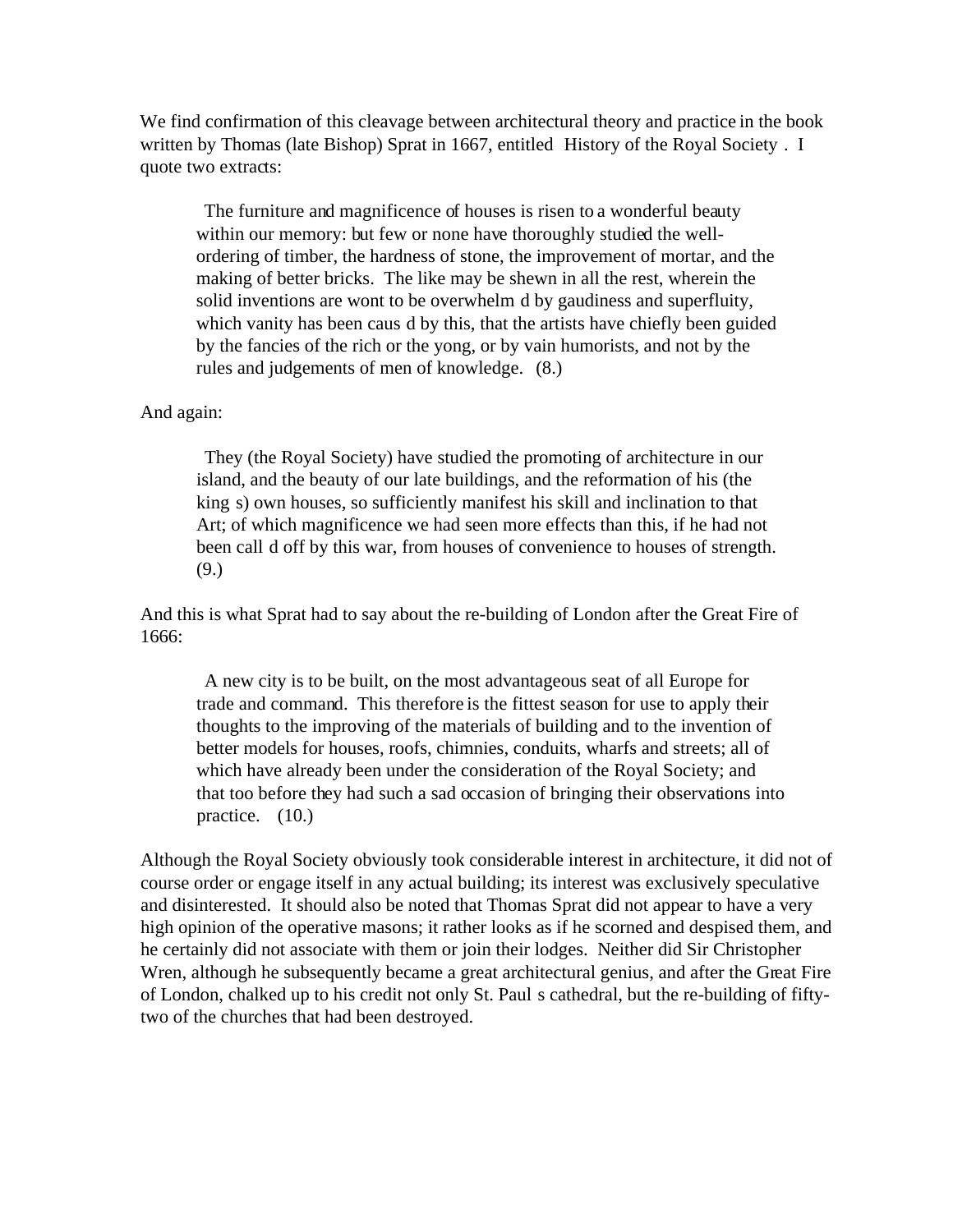It has been suggested, once again without the slightest proof, that Sir Christopher Wren became a Mason in 1691, when he was already sixty years old and at the height of his great career. But nobody seems to know what Lodge he joined, and whether it was of a speculative or operative character. It seems to me that this is analogous with the fact that the late Sir Winston Churchill patronised and was made a member of the Bricklayer s Gild.

Another great genius who became a prominent member of the Royal Society was Sir Isaac Newton. He made his first communication to the Society in 1672, when he was only thirty years old, the subject being his theory of light. He went on to become President of the Society in 1703, and remained in that office until his death some 25 years later. He never became a Freemason, but it is highly significant that his disciple John Desaguliers, who was 41 years younger, was the moving spirit behind the constitution of the first Grand Lodge. It is a safe bet that newton knew of and approved this momentous event.

It is hardly necessary to mention Newton s great discoveries concerning universal gravitation and light for they are so well known, but it is perhaps of interest to emphasize that he was also a great geometrician, having discovered the binomial theorem and developed the calculus, a more powerful form of analysis that employs infinitesimal considerations in finding the slope of curves and areas under curves. (11.)

The great merit of Sprat and the men behind him derives from the fact that, over three hundred years ago, they formulated some of the great principles that were foreign to the times in which they lived, but are basic to modern Speculative Freemasonry. They are clearly the source of our inspiration. Their pronouncements were all the more remarkable in that the period was one when England was hidebound by prejudice of all kinds. It was impossible to worship God as one pleased and Roman Catholics in particular could not hold public office, neither could they live within ten miles of London. Foreigners were looked upon with scorn and derision by the narrow-minded men of those days.

Yet Sprat, in the name of the royal Society, proclaimed that men of all nationalities and beliefs were encouraged to join the Society, share in its labours, and contribute to its efforts. This audacity was in the context of the times nothing short of revolutionary, for the notion of universality was simply non-existent. This is what he wrote in this connection:

 It is to be noted that they (the Royal Society) have freely admitted men of different Religions, Countries and Professions of Life. This they were oblig d to do, or else they would come far short of the largeness of their own Declarations. For they openly profess, not to lay the Foundations of an English, Scottish, Irish, Popish or Protestant Philosophy, but a Philosophy of Mankind. (12.)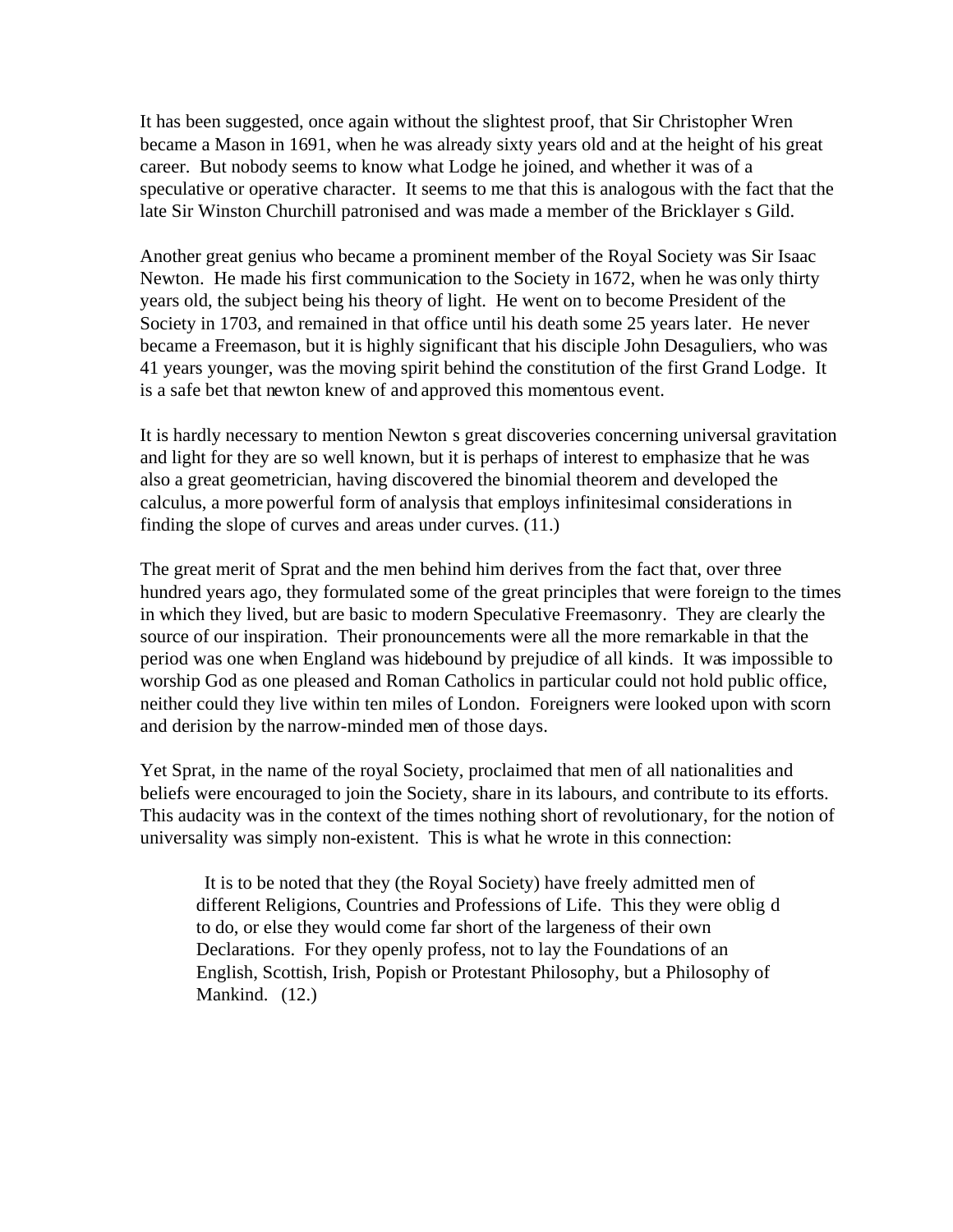He further proclaimed the spirit of tolerance, another innovation of the period, when men had just been through a time when they were quite ready to kill one another because they differed in their political and religious opinions. This is what he wrote in this connection:

 But now since the King s return the blindness of the former ages, and the miseries of the last, are vanished away; now men are generally weary of the Relicks of Antiquity, and satiated with religious disputes; now not only the eyes of men, but their hands are open and prepar d to labour. Now there is a universal desire after the peaceful, the fruitful, the nourishing knowledge: and not after that of ancient sects, which only yielded hard inadequate arguments or sharp contentions instead of food; which when the minds of men requir d bread, gave them only a stone. (13.)

He was likewise opposed to dogmatism, as is shown by the following quotation:

 Nothing sound is to be expected from those who will fix blindly on whatever they can lay hold of, and nothing great from them who will always wander; who will never leave disputing whether they dream or wake...

They are therefore as far from being Scepticks as the greatest Dogmatists themselves. The Scepticks deny all, both doctrines and Works. The Dogmatists determine on doctrines without sufficient respect to Works; and this Assembly (though we should grant that they have wholly omitted doctrines) yet they have been very positive and affirmative in their Works. (14.)

These principles of universality, tolerance and absence of dogmatism are the very marrow of the Craft today. Thomas Sprat was the first to proclaim them on behalf of his fellows of the Royal Society and all homage is therefore due to them.

For there can be no doubt that the foundation of the first Grand Lodge in 1717 was strongly influenced by members of the Royal Society. The moving spirit in its formation was, as you know, John Desaguliers,. Himself a member of the Royal Society, professor of Speculative Philosophy at Oxford University, and a disciple of Sir Isaac Newton. It has conclusively been shown that well over half of the fellows of the Royal Society were members of the first Grand Lodge in the early days and most of the Grand Masters in the first 50 years of its existence were also fellows of the Royal Society. I am quite prepared to admit that the four Lodges who joined together to create the first Grand Lodge had both operative and speculative members among them. It is however impossible to say where the preponderance lay; and it is tendencious to suggest that most of them were manual workers, who, working some 14 hours a day, probably had neither the means nor the leisure to consort with their social superiors in the taverns where these lodges met, let alone attend the Annual Feast. It had generally been assumed that the first Grand Master, Anthony Sayer, was a manual worker until Bro. R. Theodore Beck, the Prestonian lecturer for 1875 (15.) Conclusively proved that he was in fact a bookseller by profession. John Desaguliers was a young man of 34 when the Grand Lodge was formed, and he was surrounded by a number of young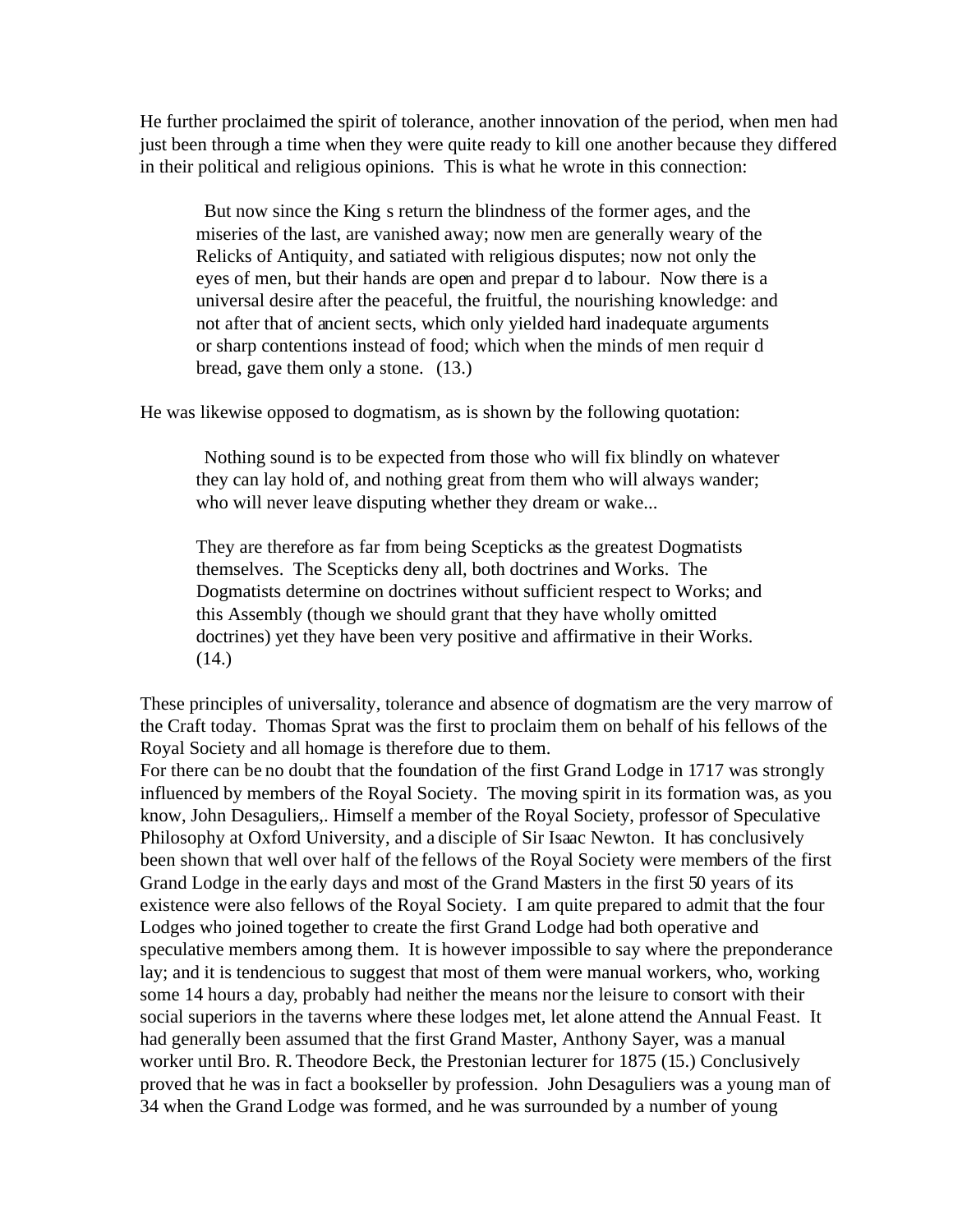gentlemen of the same age group, of which the best known were Martin Folkes, William Stukely and Richard Rawlinson, all imbued with the philosophical ideas of the day and eager to make a reality of the universality of masonry. Thus we see Thomas Sprat s pronouncement echoed in the Constitutions of Anderson (1723), which were probably drafted by Desaguliers, and the Craft welcomed:

 All good men and true, by whatever Denominations or Persuasions they may be distinguished; whereby Masonry becomes the centre of union and the means of conciliating true friendship among persons that must have remained at a perpetual distance.

While it is certain that Speculative Freemasonry existed long before the first Grand Lodge was formed, there are absolutely no records extant, and we must have recourse to conjecture to ascertain how operative and Speculative Masonry finally converged. There is a record of prominent American citizens, one Jonathon Belcher, who subsequently became Governor of Massachusetts and New Hampshire and was certainly not an operative, who made a trip to England and was initiated there in 1704. Then there are various references in the second half of the  $17<sup>th</sup>$  century to geomatic masons. In this connection, a learned French Jesuit priest, Father Michel Riquet, gave a talk on Freemasonry earlier this year, in the course of which he mentioned the distinction between:

 Domatic masons, the actual builders of houses, and geomatic ones, those who speculate about geometry.  $(16.)$ 

But above all, we must remember that Speculative Freemasonry before Grand Lodge was a movement of ideas, which do not necessarily, like the operative lodges, have any concrete form. It is quite likely that the speculatives did not even meet in lodges, but in private houses, taverns or coffee-houses. For revolutions are not made by intellectuals. Steam is essential to driving a railway engine, but neither a locomotive nor a permanent way can be built out of steam. We can however presume that, as the movement grew, its authors must have realised that, if they wished to ensure the perenniality of their ideas, it was necessary to confer a practical structure on them. What was the obvious way to do this? The almost moribund corporative system of the operatives was there. It had the obvious advantage of having also derived from geometry and there was analogy between practical and speculative building. It was an easy matter to confer a halo of legend on the building trade and lend symbolic value to the working tools. A take-over was the answer and that is probably what actually happened. Surely, Brethren, this theory makes more sense than the lame and quite improbable one that the gentlemen of the period joined operative lodges out of dilettantism. Support is given to this in an article to appear in the forthcoming issued of Quatuor Coronati Transactions .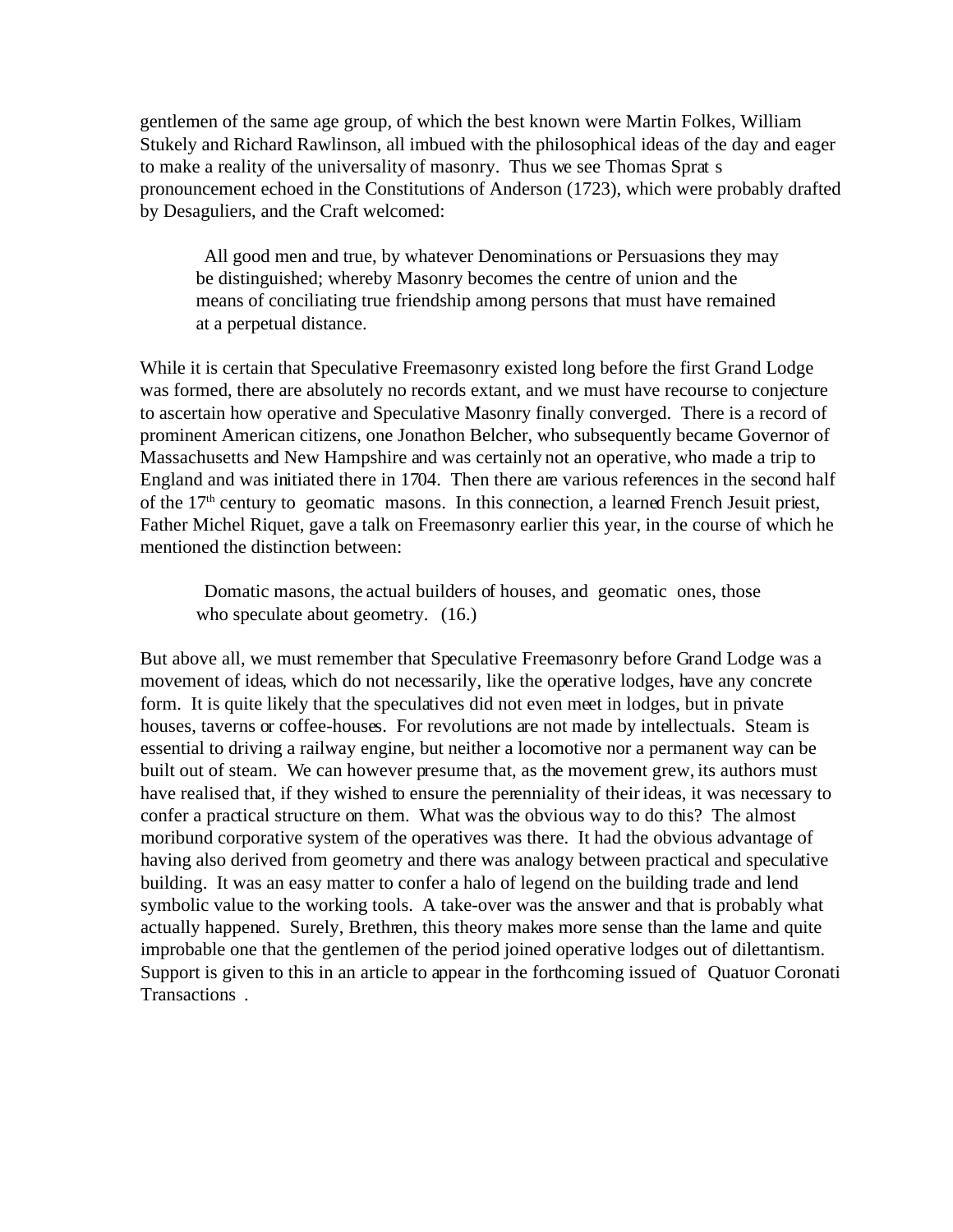It was written by Bro. Lt. Col. Eric Ward and is entitle The Birth of Freemasonry . The following is the relevant extract:

 It thus follows that at some stage in the masonic saga elements contributing to ritual development were borrowed from external sources for the dual purpose of providing allegory and tradition. So if apochryphal material drawn from remote ages could be so usefully absorbed by the system without overstraining credulity, then a similar but even more borrowing could have taken place when the new movement was in embryo in the  $17<sup>th</sup>$  century. This was to give the Society the appearance of having a direct historical linkage with the English stone masons of the Middle Ages, although the factual evidence for such a link was really no stronger than that imagined by medieval masons as relating to their forerunners engaged in the building of the Temple of Jerusalem. In all of this, the one aspect of unquestionable time immemorial custom is the practice of tacking ancient roots on to a new idea and then proclaiming that the innovation is not new at all, but really of time immemorial antiquity. This process is of course much more convincing when the new idea has the appearance of natural progression from the old. (17.)

Brethren, I have tried to convince you that the principles we uphold today originated among the intellectuals of the  $17<sup>th</sup>$  century and were not merely an evolution of operative masonic practice. Your reaction may quite conceivably be: What does it all matter. And that is precisely where the trouble lies, and is my reason for writing this Paper. It must be patent to you that Freemasonry today is losing its inspiration. Our membership is made up of a few enthusiasts surrounded by a host of luke-warm, apathetic Brethren, who are more interested in the social and worldly aspect of the Craft than in its spiritual essence.

Already there are ominous signs: declining attendance in our Lodges, lack of enthusiasm for the ritual work, and fewer candidates. We live today in a world that has changed and continues to change at a tremendous rate. If we continue to delude ourselves that we are merely the continuators of the craftsmen of yore and remain static instead of upholding the ever-valid, inspiring principles put forward by the thinking men of the  $17<sup>th</sup>$  century, we are bound to wither and decay as time goes on. Brotherhood, tolerance and universal beneficence may not have the same relief against the background of this modern world as they had in the old days, but certain truths are valid for all time, and should inspire our conduct. Ever since the last World War our Western civilization has been groping for something positive to believe in. We have been AGAINST this, and AGAINST that, but what do we believe in? We are losing our moral fibre, we bear the stigma of decadence, we are the tail-end of civilization.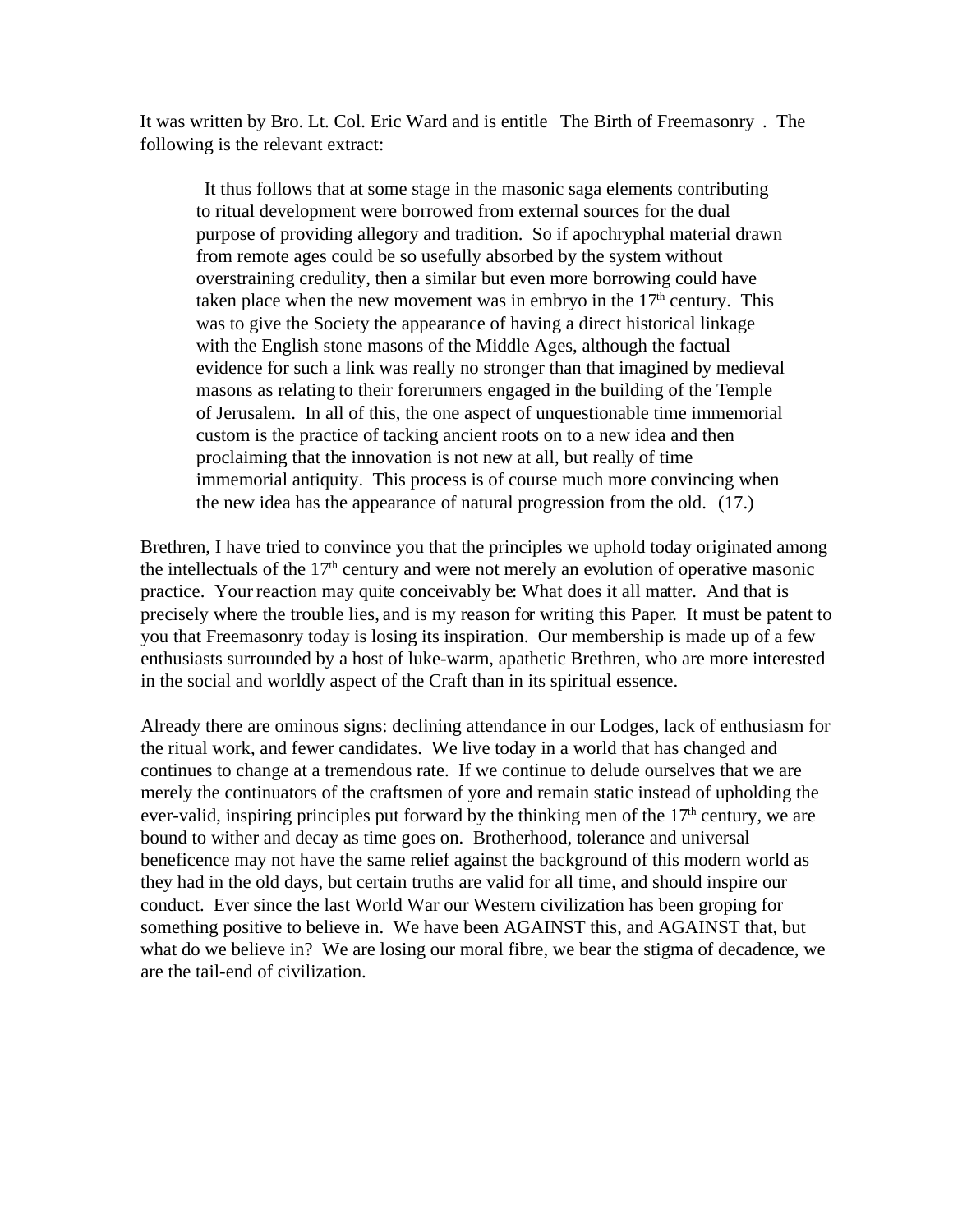I was writing this lecture in June 1978 when the Russian dissident Soljenitsyn gave a lecture at Harvard University. He stated with great evidence that the Western countries have for some time manifested weakness and indecision, are undermined by corruption, bad conscience, the absence of civic sense, confusion, nostalgia, bewilderment and illusion. This, he said, was in direct contrast to the Eastern countries, who show firmness of will, who know exactly what they want, and are determined to get it by fair means or foul. He went on to say that the future is very glum, unless some moral and intellectual reform takes place.

Almost at the same time, a round-table attended by many prominent people took place at the Paris headquarters of UNESCO. The theme was: What sort of a world are we going to leave to our children? The consensus of opinion was very pessimistic, and the fear was expressed that our children will hold against us the lack of character shown by parents in these modern days, when children go their own sweet way with scarcely any parental control.

It has now become clear that, despite all the material benefits man has derived from the generalisation of the machine, despite the fact that we spend a great deal less time working than our ancestors, there has been over the centuries no improvement in the moral level of mankind.

The Church seems to have failed in its efforts to induce men to give priority to their spiritual needs over their material well-being. What can Freemasonry claim to have done in this connection? Can it provide the leadership that it so badly needed or have we become smug and complacent, merely a part of the herd of swine unconsciously hurtling towards destruction?

It is fairly well known in the outside world that Freemasonry is an institution promoting Brotherhood and Charity but it is also widely believed that it is a secret organisation. The fact is that it is not secret, but selective. Candidates fro membership can only be admitted after certain criteria have been satisfied. There is absolutely no rule in the Craft that prevents its members from letting it be known that they are Masons. For why should we be afraid of people knowing that we belong to an organisation which upholds the principle of brotherhood of all good men and true, whatever their nationalities, beliefs or colour, and whose watchwords are Brotherhood, Tolerance and Benevolence.

Speculative Freemasonry is of moral and spiritual essence, and therefore it transcends the events taking place in the outside world. We cannot therefore indulge in publicity, nor do we want numbers just for the sake of numbers. What we do need is for each and every Mason to be penetrated by the inspiration of our  $17<sup>th</sup>$  century forebears and, freed from the trammels of operative myths, prove to the world the happy and beneficial effects of our ancient institution , dedicated to the moral and spiritual improvement of mankind.